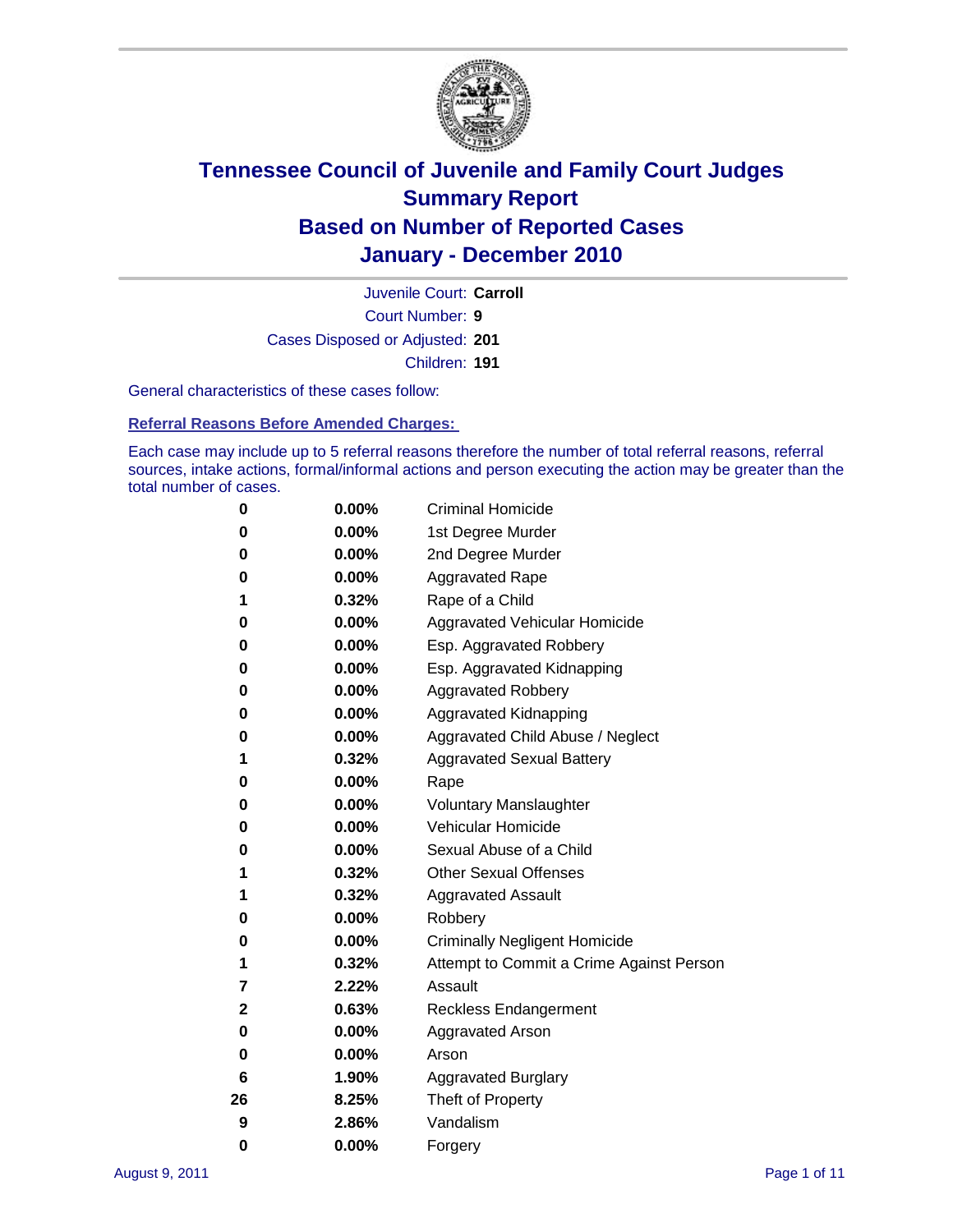

Court Number: **9** Juvenile Court: **Carroll** Cases Disposed or Adjusted: **201**

Children: **191**

#### **Referral Reasons Before Amended Charges:**

Each case may include up to 5 referral reasons therefore the number of total referral reasons, referral sources, intake actions, formal/informal actions and person executing the action may be greater than the total number of cases.

| $\pmb{0}$ | 0.00%    | <b>Worthless Checks</b>                                     |  |  |
|-----------|----------|-------------------------------------------------------------|--|--|
| 0         | 0.00%    | Illegal Possession / Fraudulent Use of Credit / Debit Cards |  |  |
| 22        | 6.98%    | <b>Burglary</b>                                             |  |  |
| $\bf{0}$  | $0.00\%$ | Unauthorized Use of a Vehicle                               |  |  |
| $\pmb{0}$ | $0.00\%$ | <b>Cruelty to Animals</b>                                   |  |  |
| 5         | 1.59%    | Sale of Controlled Substances                               |  |  |
| 10        | 3.17%    | <b>Other Drug Offenses</b>                                  |  |  |
| 3         | 0.95%    | Possession of Controlled Substances                         |  |  |
| 0         | $0.00\%$ | <b>Criminal Attempt</b>                                     |  |  |
| 0         | 0.00%    | Carrying Weapons on School Property                         |  |  |
| 0         | $0.00\%$ | Unlawful Carrying / Possession of a Weapon                  |  |  |
| 1         | 0.32%    | <b>Evading Arrest</b>                                       |  |  |
| 0         | 0.00%    | Escape                                                      |  |  |
| 0         | 0.00%    | Driving Under Influence (DUI)                               |  |  |
| 9         | 2.86%    | Possession / Consumption of Alcohol                         |  |  |
| 0         | $0.00\%$ | Resisting Stop, Frisk, Halt, Arrest or Search               |  |  |
| 0         | $0.00\%$ | <b>Aggravated Criminal Trespass</b>                         |  |  |
| 0         | $0.00\%$ | Harassment                                                  |  |  |
| 0         | 0.00%    | Failure to Appear                                           |  |  |
| 0         | $0.00\%$ | Filing a False Police Report                                |  |  |
| 0         | 0.00%    | Criminal Impersonation                                      |  |  |
| 0         | $0.00\%$ | <b>Disorderly Conduct</b>                                   |  |  |
| 1         | 0.32%    | <b>Criminal Trespass</b>                                    |  |  |
| 0         | 0.00%    | Public Intoxication                                         |  |  |
| 0         | $0.00\%$ | Gambling                                                    |  |  |
| 130       | 41.27%   | Traffic                                                     |  |  |
| 0         | $0.00\%$ | <b>Local Ordinances</b>                                     |  |  |
| 0         | 0.00%    | Violation of Wildlife Regulations                           |  |  |
| 0         | $0.00\%$ | Contempt of Court                                           |  |  |
| 1         | 0.32%    | Violation of Probation                                      |  |  |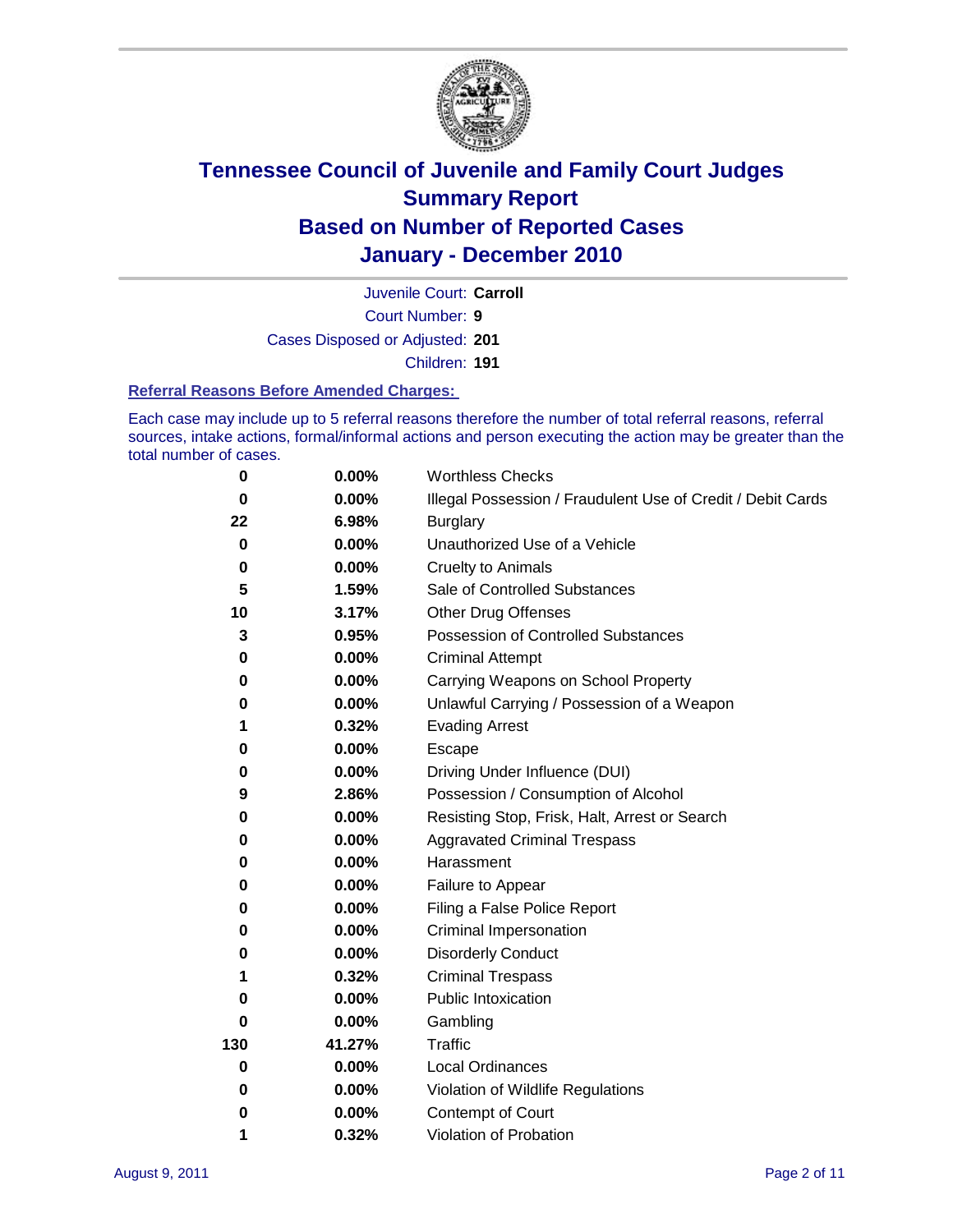

Court Number: **9** Juvenile Court: **Carroll** Cases Disposed or Adjusted: **201** Children: **191**

#### **Referral Reasons Before Amended Charges:**

Each case may include up to 5 referral reasons therefore the number of total referral reasons, referral sources, intake actions, formal/informal actions and person executing the action may be greater than the total number of cases.

| $\mathbf 2$<br>315 | 0.63%<br>100.00% | Other<br><b>Total Referrals</b>                        |
|--------------------|------------------|--------------------------------------------------------|
| 0                  | 0.00%            | <b>Consent to Marry</b>                                |
| 0                  | 0.00%            | <b>Request for Medical Treatment</b>                   |
| 0                  | 0.00%            | <b>Child Support</b>                                   |
|                    | 0.32%            | Paternity / Legitimation                               |
| 0                  | 0.00%            | Visitation                                             |
| 0                  | 0.00%            | Custody                                                |
| 0                  | $0.00\%$         | <b>Foster Care Review</b>                              |
| 0                  | $0.00\%$         | <b>Administrative Review</b>                           |
| 0                  | $0.00\%$         | <b>Judicial Review</b>                                 |
| 0                  | 0.00%            | Violation of Informal Adjustment                       |
| 0                  | 0.00%            | <b>Violation of Pretrial Diversion</b>                 |
| 0                  | 0.00%            | <b>Termination of Parental Rights</b>                  |
| 38                 | 12.06%           | Dependency / Neglect                                   |
| $\bf{0}$           | 0.00%            | <b>Physically Abused Child</b>                         |
| 0                  | 0.00%            | Sexually Abused Child                                  |
|                    | 0.32%            | Violation of Curfew                                    |
| 3                  | 0.95%<br>0.32%   | Violation of a Valid Court Order                       |
| 0                  | 0.00%            | Out-of-State Runaway<br>Possession of Tobacco Products |
| 0                  | $0.00\%$         | In-State Runaway                                       |
| 23                 | 7.30%            | Truancy                                                |
| 9                  | 2.86%            | <b>Unruly Behavior</b>                                 |
| 0                  | 0.00%            | Violation of Aftercare                                 |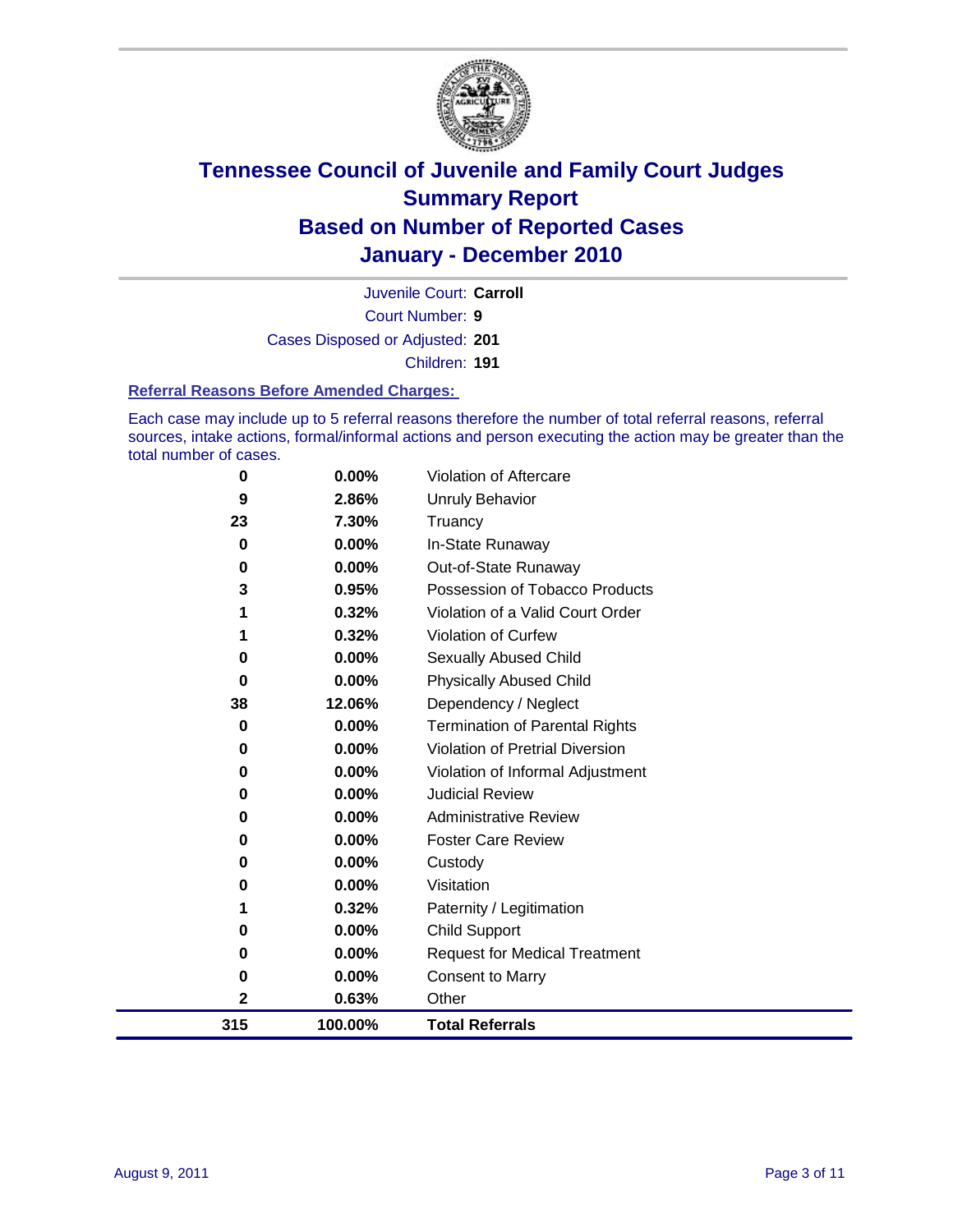

| Juvenile Court: Carroll    |                                 |                                   |  |
|----------------------------|---------------------------------|-----------------------------------|--|
|                            | <b>Court Number: 9</b>          |                                   |  |
|                            | Cases Disposed or Adjusted: 201 |                                   |  |
|                            |                                 | Children: 191                     |  |
| <b>Referral Sources: 1</b> |                                 |                                   |  |
| 241                        | 76.51%                          | Law Enforcement                   |  |
| 7                          | 2.22%                           | Parents                           |  |
| 1                          | 0.32%                           | <b>Relatives</b>                  |  |
| $\bf{0}$                   | $0.00\%$                        | Self                              |  |
| 26                         | 8.25%                           | School                            |  |
| 0                          | $0.00\%$                        | <b>CSA</b>                        |  |
| 39                         | 12.38%                          | <b>DCS</b>                        |  |
| $\bf{0}$                   | 0.00%                           | Other State Department            |  |
| 0                          | $0.00\%$                        | <b>District Attorney's Office</b> |  |
| 1                          | 0.32%                           | <b>Court Staff</b>                |  |
| 0                          | 0.00%                           | Social Agency                     |  |
| 0                          | 0.00%                           | <b>Other Court</b>                |  |
| 0                          | $0.00\%$                        | Victim                            |  |
| 0                          | 0.00%                           | Child & Parent                    |  |
| 0                          | $0.00\%$                        | Hospital                          |  |
| 0                          | $0.00\%$                        | Unknown                           |  |
| 0                          | 0.00%                           | Other                             |  |
| 315                        | 100.00%                         | <b>Total Referral Sources</b>     |  |

### **Age of Child at Referral: 2**

| 191 | 100.00%       | <b>Total Child Count</b> |
|-----|---------------|--------------------------|
|     | 0.00%<br>0    | <b>Unknown</b>           |
|     | $0.00\%$<br>0 | Ages 19 and Over         |
| 57  | 29.84%        | Ages 17 through 18       |
|     | 38.74%<br>74  | Ages 15 through 16       |
|     | 10.47%<br>20  | Ages 13 through 14       |
|     | 4.19%<br>8    | Ages 11 through 12       |
|     | 32<br>16.75%  | Ages 10 and Under        |
|     |               |                          |

<sup>1</sup> If different than number of Referral Reasons (315), verify accuracy of your court's data.

<sup>2</sup> One child could be counted in multiple categories, verify accuracy of your court's data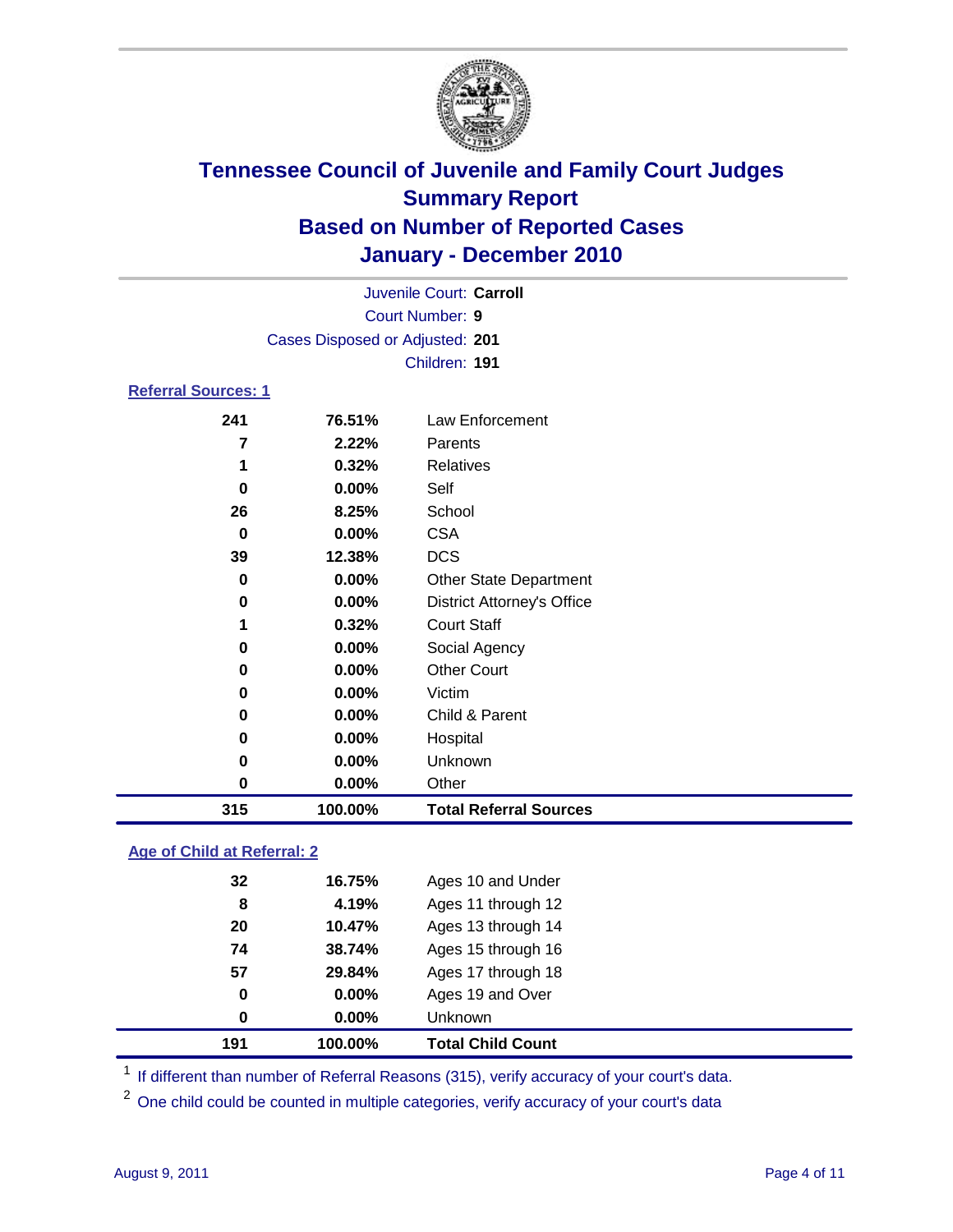

| Juvenile Court: Carroll                 |                                 |                          |  |  |
|-----------------------------------------|---------------------------------|--------------------------|--|--|
|                                         | Court Number: 9                 |                          |  |  |
|                                         | Cases Disposed or Adjusted: 201 |                          |  |  |
|                                         |                                 | Children: 191            |  |  |
| Sex of Child: 1                         |                                 |                          |  |  |
| 112                                     | 58.64%                          | Male                     |  |  |
| 79                                      | 41.36%                          | Female                   |  |  |
| $\mathbf 0$                             | 0.00%                           | Unknown                  |  |  |
| 191                                     | 100.00%                         | <b>Total Child Count</b> |  |  |
| Race of Child: 1                        |                                 |                          |  |  |
| 157                                     | 82.20%                          | White                    |  |  |
| 29                                      | 15.18%                          | African American         |  |  |
| $\mathbf 0$                             | 0.00%                           | Native American          |  |  |
| $\mathbf 0$                             | 0.00%                           | Asian                    |  |  |
| 5                                       | 2.62%                           | Mixed                    |  |  |
| $\mathbf 0$                             | 0.00%                           | Unknown                  |  |  |
| 191                                     | 100.00%                         | <b>Total Child Count</b> |  |  |
| <b>Hispanic Origin: 1</b>               |                                 |                          |  |  |
| 10                                      | 5.24%                           | Yes                      |  |  |
| 181                                     | 94.76%                          | No                       |  |  |
| $\mathbf 0$                             | 0.00%                           | Unknown                  |  |  |
| 191                                     | 100.00%                         | <b>Total Child Count</b> |  |  |
| <b>School Enrollment of Children: 1</b> |                                 |                          |  |  |
| 162                                     | 84.82%                          | Yes                      |  |  |
| 29                                      | 15.18%                          | No                       |  |  |
| $\mathbf 0$                             | 0.00%                           | Unknown                  |  |  |
| 191                                     | 100.00%                         | <b>Total Child Count</b> |  |  |

One child could be counted in multiple categories, verify accuracy of your court's data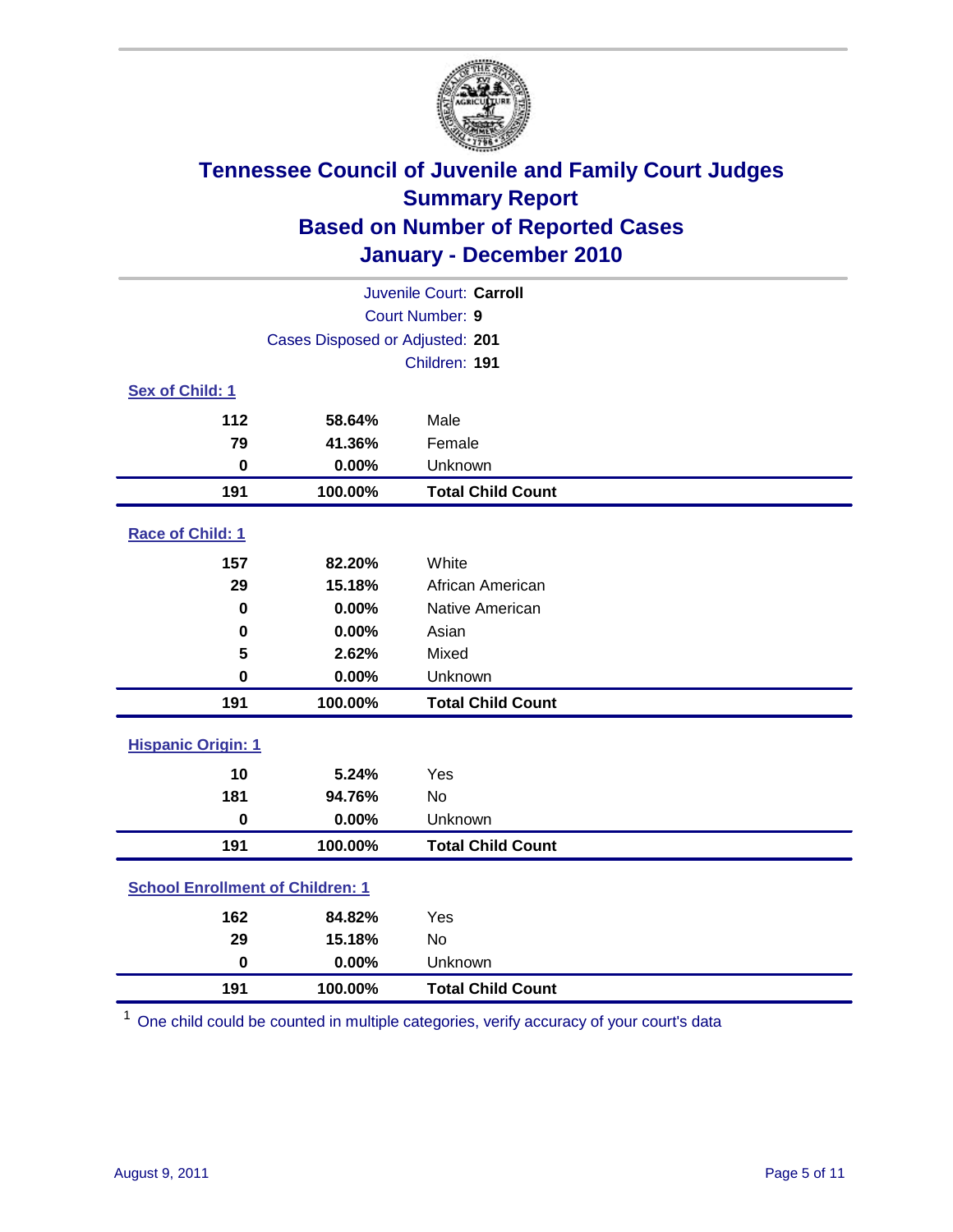

Court Number: **9** Juvenile Court: **Carroll** Cases Disposed or Adjusted: **201** Children: **191**

#### **Living Arrangement of Child at Time of Referral: 1**

| 191 | 100.00%  | <b>Total Child Count</b>     |
|-----|----------|------------------------------|
| 1   | 0.52%    | Other                        |
| 0   | 0.00%    | Unknown                      |
| 0   | $0.00\%$ | Independent                  |
| 1   | 0.52%    | In an Institution            |
| 0   | $0.00\%$ | In a Residential Center      |
| 0   | 0.00%    | In a Group Home              |
| 9   | 4.71%    | With Foster Family           |
| 2   | 1.05%    | With Adoptive Parents        |
| 36  | 18.85%   | <b>With Relatives</b>        |
| 9   | 4.71%    | With Father                  |
| 66  | 34.55%   | With Mother                  |
| 19  | 9.95%    | With Mother and Stepfather   |
| 3   | 1.57%    | With Father and Stepmother   |
| 45  | 23.56%   | With Both Biological Parents |
|     |          |                              |

#### **Type of Detention: 2**

| 201 | 100.00%  | <b>Total Detention Count</b> |  |
|-----|----------|------------------------------|--|
| 0   | $0.00\%$ | Other                        |  |
| 201 | 100.00%  | Does Not Apply               |  |
| 0   | $0.00\%$ | <b>Unknown</b>               |  |
| 0   | 0.00%    | <b>Psychiatric Hospital</b>  |  |
| 0   | 0.00%    | Jail - No Separation         |  |
| 0   | $0.00\%$ | Jail - Partial Separation    |  |
| 0   | $0.00\%$ | Jail - Complete Separation   |  |
| 0   | 0.00%    | Juvenile Detention Facility  |  |
| 0   | $0.00\%$ | Non-Secure Placement         |  |
|     |          |                              |  |

<sup>1</sup> One child could be counted in multiple categories, verify accuracy of your court's data

<sup>2</sup> If different than number of Cases (201) verify accuracy of your court's data.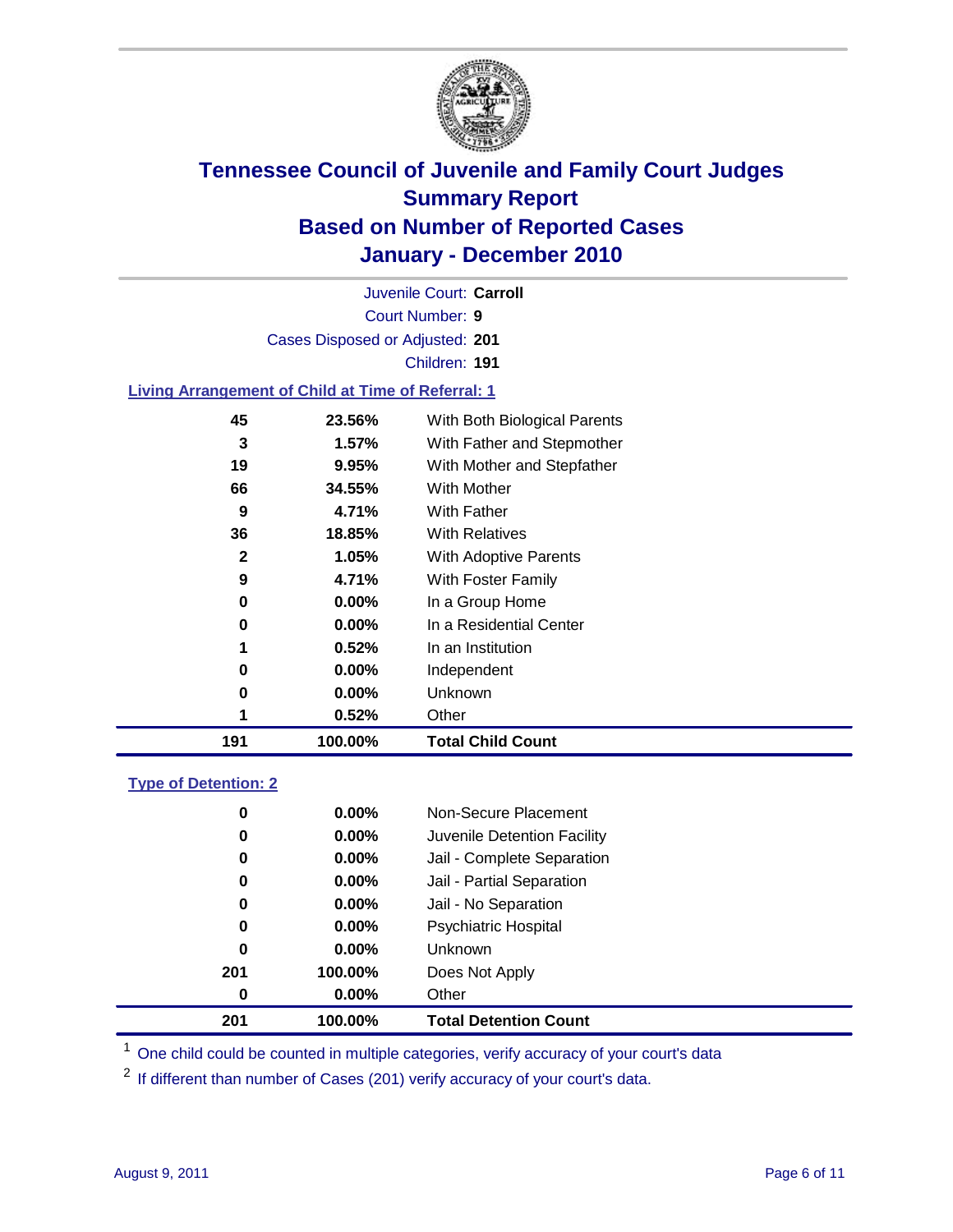

|                                                    | Juvenile Court: Carroll         |                                      |  |  |  |
|----------------------------------------------------|---------------------------------|--------------------------------------|--|--|--|
|                                                    | Court Number: 9                 |                                      |  |  |  |
|                                                    | Cases Disposed or Adjusted: 201 |                                      |  |  |  |
|                                                    |                                 | Children: 191                        |  |  |  |
| <b>Placement After Secure Detention Hearing: 1</b> |                                 |                                      |  |  |  |
| $\mathbf 0$                                        | 0.00%                           | Returned to Prior Living Arrangement |  |  |  |
| $\bf{0}$                                           | 0.00%                           | Juvenile Detention Facility          |  |  |  |
| 0                                                  | 0.00%                           | Jail                                 |  |  |  |
| $\bf{0}$                                           | 0.00%                           | Shelter / Group Home                 |  |  |  |
| 0                                                  | 0.00%                           | <b>Foster Family Home</b>            |  |  |  |
| 0                                                  | 0.00%                           | Psychiatric Hospital                 |  |  |  |
| U                                                  | 0.00%                           | Unknown                              |  |  |  |
| 201                                                | 100.00%                         | Does Not Apply                       |  |  |  |
| $\mathbf 0$                                        | 0.00%                           | Other                                |  |  |  |
| 201                                                | 100.00%                         | <b>Total Placement Count</b>         |  |  |  |
| <b>Intake Actions: 2</b>                           |                                 |                                      |  |  |  |
| 193                                                | 61.27%                          | <b>Petition Filed</b>                |  |  |  |
| $\bf{0}$                                           | 0.00%                           | <b>Motion Filed</b>                  |  |  |  |
| 122                                                | 38.73%                          | <b>Citation Processed</b>            |  |  |  |
| $\bf{0}$                                           | 0.00%                           | Notification of Paternity Processed  |  |  |  |
| $\mathbf 0$                                        | 0.00%                           | Scheduling of Judicial Review        |  |  |  |
| $\bf{0}$                                           | 0.00%                           | Scheduling of Administrative Review  |  |  |  |
| 0                                                  | 0.00%                           | Scheduling of Foster Care Review     |  |  |  |
| 0                                                  | 0.00%                           | Unknown                              |  |  |  |
| 0                                                  | 0.00%                           | Does Not Apply                       |  |  |  |
| $\mathbf 0$                                        | 0.00%                           | Other                                |  |  |  |
|                                                    |                                 |                                      |  |  |  |
| 315                                                | 100.00%                         | <b>Total Intake Count</b>            |  |  |  |

<sup>1</sup> If different than number of Cases (201) verify accuracy of your court's data.

<sup>2</sup> If different than number of Referral Reasons (315), verify accuracy of your court's data.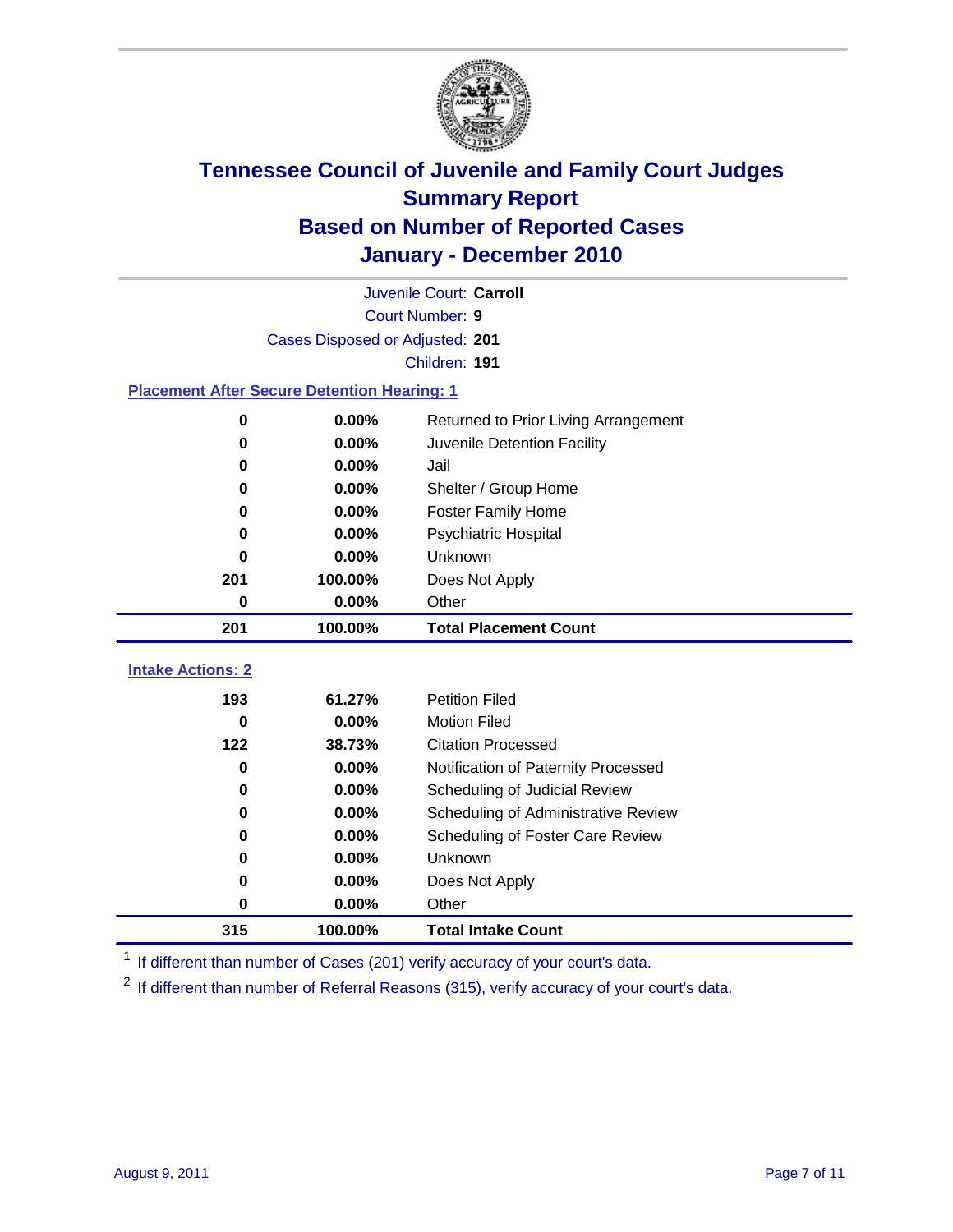

Court Number: **9** Juvenile Court: **Carroll** Cases Disposed or Adjusted: **201** Children: **191**

#### **Last Grade Completed by Child: 1**

| 20                                      | 10.47%  | Too Young for School         |  |
|-----------------------------------------|---------|------------------------------|--|
| 0                                       | 0.00%   | Preschool                    |  |
| $\mathbf{2}$                            | 1.05%   | Kindergarten                 |  |
| 3                                       | 1.57%   | 1st Grade                    |  |
| 4                                       | 2.09%   | 2nd Grade                    |  |
| 1                                       | 0.52%   | 3rd Grade                    |  |
| 0                                       | 0.00%   | 4th Grade                    |  |
| $\overline{7}$                          | 3.66%   | 5th Grade                    |  |
| $\overline{7}$                          | 3.66%   | 6th Grade                    |  |
| 17                                      | 8.90%   | 7th Grade                    |  |
| 11                                      | 5.76%   | 8th Grade                    |  |
| 32                                      | 16.75%  | 9th Grade                    |  |
| 52                                      | 27.23%  | 10th Grade                   |  |
| 28                                      | 14.66%  | 11th Grade                   |  |
| $\bf{0}$                                | 0.00%   | 12th Grade                   |  |
| 0                                       | 0.00%   | Non-Graded Special Ed        |  |
| 2                                       | 1.05%   | <b>GED</b>                   |  |
| 5                                       | 2.62%   | Graduated                    |  |
| 0                                       | 0.00%   | <b>Never Attended School</b> |  |
| 0                                       | 0.00%   | Unknown                      |  |
| $\mathbf 0$                             | 0.00%   | Other                        |  |
| 191                                     | 100.00% | <b>Total Child Count</b>     |  |
| <b>Enrolled in Special Education: 1</b> |         |                              |  |

| 191                                      | 100.00%  | <b>Total Child Count</b> |  |  |
|------------------------------------------|----------|--------------------------|--|--|
| 0                                        | $0.00\%$ | Unknown                  |  |  |
| 186                                      | 97.38%   | No                       |  |  |
| 5                                        | 2.62%    | Yes                      |  |  |
| <u>Einvilled in Opecial Education. T</u> |          |                          |  |  |

One child could be counted in multiple categories, verify accuracy of your court's data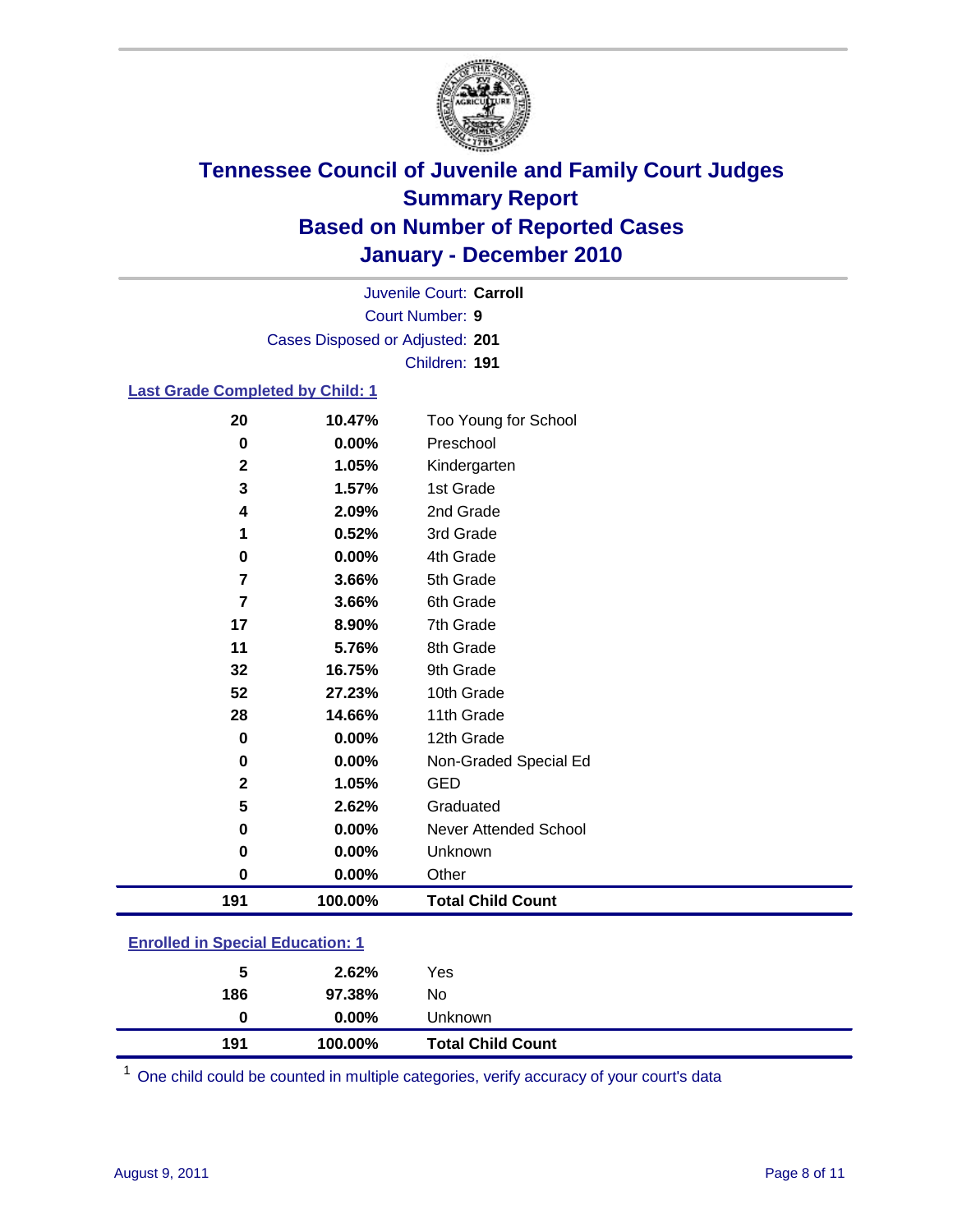

|                              | Juvenile Court: Carroll         |                           |  |  |
|------------------------------|---------------------------------|---------------------------|--|--|
|                              |                                 | Court Number: 9           |  |  |
|                              | Cases Disposed or Adjusted: 201 |                           |  |  |
|                              | Children: 191                   |                           |  |  |
| <b>Action Executed By: 1</b> |                                 |                           |  |  |
| 315                          | 100.00%                         | Judge                     |  |  |
| 0                            | 0.00%                           | Magistrate                |  |  |
| 0                            | $0.00\%$                        | <b>YSO</b>                |  |  |
| 0                            | 0.00%                           | Other                     |  |  |
| 0                            | 0.00%                           | Unknown                   |  |  |
| 315                          | 100.00%                         | <b>Total Action Count</b> |  |  |

### **Formal / Informal Actions: 1**

| 22       | 6.98%    | Dismissed                                        |
|----------|----------|--------------------------------------------------|
| 0        | $0.00\%$ | Retired / Nolle Prosequi                         |
| 56       | 17.78%   | <b>Complaint Substantiated Delinquent</b>        |
|          | 0.32%    | <b>Complaint Substantiated Status Offender</b>   |
| 39       | 12.38%   | <b>Complaint Substantiated Dependent/Neglect</b> |
| 0        | $0.00\%$ | <b>Complaint Substantiated Abused</b>            |
| $\bf{0}$ | $0.00\%$ | <b>Complaint Substantiated Mentally III</b>      |
| 183      | 58.10%   | Informal Adjustment                              |
| 2        | 0.63%    | <b>Pretrial Diversion</b>                        |
| 11       | 3.49%    | <b>Transfer to Adult Court Hearing</b>           |
| 0        | $0.00\%$ | Charges Cleared by Transfer to Adult Court       |
| 0        | $0.00\%$ | Special Proceeding                               |
| 0        | $0.00\%$ | <b>Review Concluded</b>                          |
|          | 0.32%    | Case Held Open                                   |
| 0        | $0.00\%$ | Other                                            |
| 0        | $0.00\%$ | Unknown                                          |
| 315      | 100.00%  | <b>Total Action Count</b>                        |

<sup>1</sup> If different than number of Referral Reasons (315), verify accuracy of your court's data.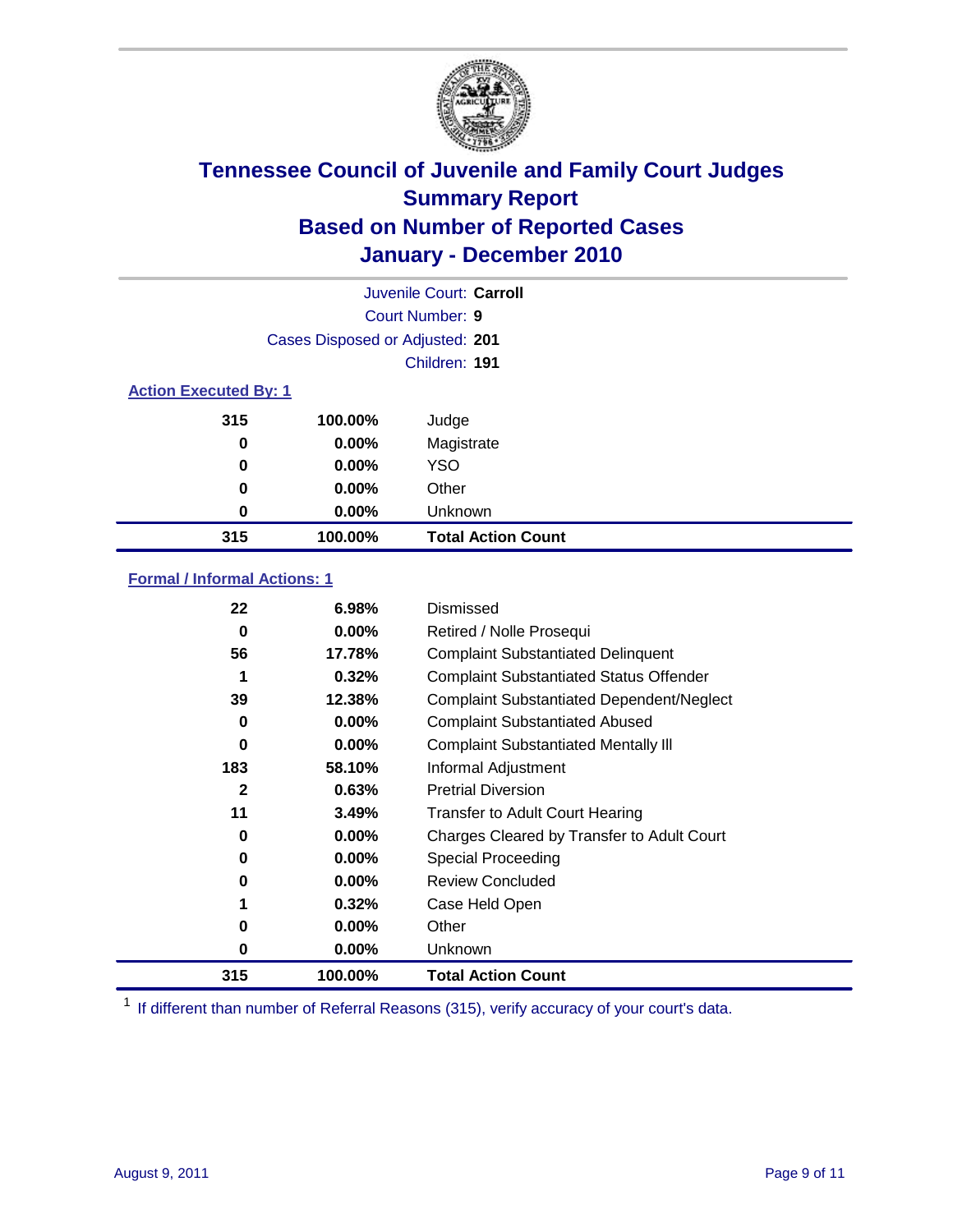

|                       |                                 | Juvenile Court: Carroll                               |
|-----------------------|---------------------------------|-------------------------------------------------------|
|                       |                                 | <b>Court Number: 9</b>                                |
|                       | Cases Disposed or Adjusted: 201 |                                                       |
|                       |                                 | Children: 191                                         |
| <b>Case Outcomes:</b> |                                 | There can be multiple outcomes for one child or case. |
| 11                    | 2.43%                           | <b>Case Dismissed</b>                                 |
| 0                     | 0.00%                           | Case Retired or Nolle Prosequi                        |
| 68                    | 15.01%                          | Warned / Counseled                                    |
| 1                     | 0.22%                           | Held Open For Review                                  |
| 71                    | 15.67%                          | Supervision / Probation to Juvenile Court             |
| 0                     | 0.00%                           | <b>Probation to Parents</b>                           |
| 0                     | 0.00%                           | Referral to Another Entity for Supervision / Service  |
| 0                     | 0.00%                           | Referred for Mental Health Counseling                 |
| 1                     | 0.22%                           | Referred for Alcohol and Drug Counseling              |
| 0                     | 0.00%                           | <b>Referred to Alternative School</b>                 |
| 0                     | 0.00%                           | Referred to Private Child Agency                      |
| 15                    | 3.31%                           | Referred to Defensive Driving School                  |
| 2                     | 0.44%                           | Referred to Alcohol Safety School                     |
| 59                    | 13.02%                          | Referred to Juvenile Court Education-Based Program    |
| 10                    | 2.21%                           | Driver's License Held Informally                      |
| 0                     | 0.00%                           | <b>Voluntary Placement with DMHMR</b>                 |
| 0                     | 0.00%                           | <b>Private Mental Health Placement</b>                |
| 0                     | 0.00%                           | <b>Private MR Placement</b>                           |
| 0                     | 0.00%                           | Placement with City/County Agency/Facility            |
| 0                     | 0.00%                           | Placement with Relative / Other Individual            |
| 0                     | 0.00%                           | Fine                                                  |
| 1                     | 0.22%                           | <b>Public Service</b>                                 |
| 10                    | 2.21%                           | Restitution                                           |
| 0                     | 0.00%                           | <b>Runaway Returned</b>                               |
| 8                     | 1.77%                           | No Contact Order                                      |
| 7                     | 1.55%                           | Injunction Other than No Contact Order                |
| 68                    | 15.01%                          | <b>House Arrest</b>                                   |
| 0                     | 0.00%                           | <b>Court Defined Curfew</b>                           |
| 0                     | 0.00%                           | Dismissed from Informal Adjustment                    |
| 0                     | $0.00\%$                        | <b>Dismissed from Pretrial Diversion</b>              |
| 0                     | 0.00%                           | Released from Probation                               |
| 3                     | 0.66%                           | <b>Transferred to Adult Court</b>                     |
| 0                     | $0.00\%$                        | <b>DMHMR Involuntary Commitment</b>                   |